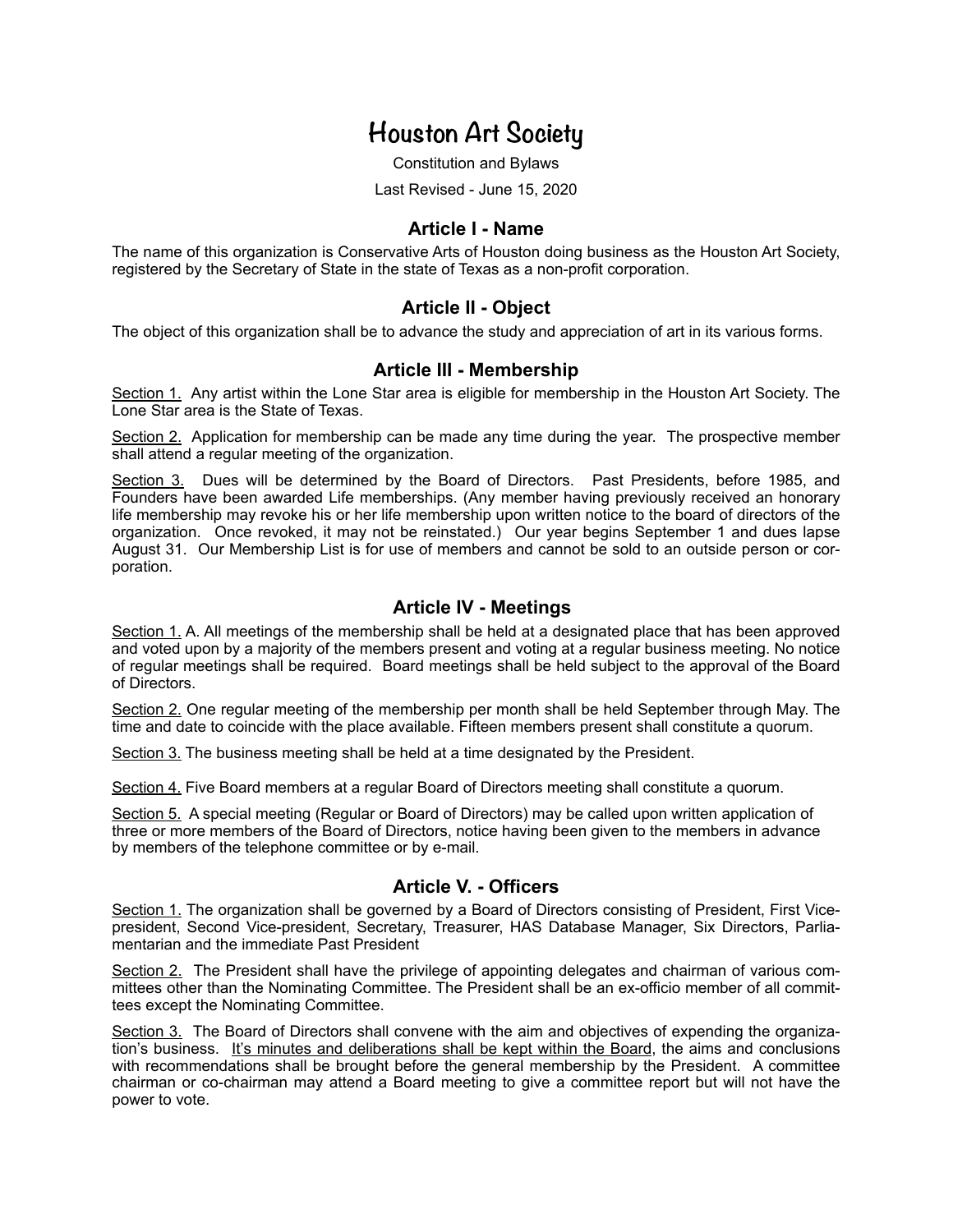## **Article VI. Elections**

Section 1. The nominating committee shall consist of five members in good standing who have attended a majority of the current year's regular monthly business meeting. Three members shall be members of the Board of Directors and two shall come from the membership body and shall be elected from those members present at the regular February morning meeting. The chairman shall be appointed by the Board. The nominating committee shall submit one name for each of the following positions at the March business meeting.

- 1. President
- 2. 1st Vice-president
- 3. 2nd Vice-president
- 4. Secretary
- 5. Treasurer
- 6. Director-Membership
- 7. Director Shows
- 8. Director Hospitality
- 9. Director Community Outreach
- 10. Director-Newsletter
- 11. Director-Website
- 12. HAS Database Manager
- 13. Parliamentarian / Past President

Section 3. Nominations may be made from the floor, following the report of the Nominating Committee. No one shall be nominated who has not given consent to serve if elected.

Section 4. Election of officers (which will comprise the Board of Directors) shall be held by ballot at the conclusion of the April business meeting. Where there is only one candidate for an office, election shall be by voice vote.

Section 5. If a position cannot be filled, the duties may be administered by a committee appointed by the president. A member is eligible for elected office after having been an active member for one year.

Section 6. Vacancies which occur in any executive office shall be filled by election by the Board of Directors at the next meeting; committee chairman shall be filled by appointment by the President or the appropriate Director. Vacancies which occur among officers-elect before they take office shall be filled by the Executive Board.

Section 7. There shall be no voting by proxy at either membership or Board of Directors meetings.

#### **Article VII - Past President**

Section 1. The immediate Past President shall serve on the Board of Directors for one year as Parliamentarian.

#### **Article VIII - Duties of Officers**

Section 1. President: Shall call Membership meetings to order, shall preserve order; put to vote all motions that have been officially presented, and announce the results of the vote. The President shall call special meetings when necessary. The President and Treasurer shall sign and execute in the name of the Corporation all instruments and documents of the Corporation.

Section 2. First Vice president: Shall assist the President without designated portfolio; shall conduct all meetings in the absence of the President; shall be in charge of publicity.

Section 3. Second Vice-president (Program Chairman): Shall plan programs to advance the study and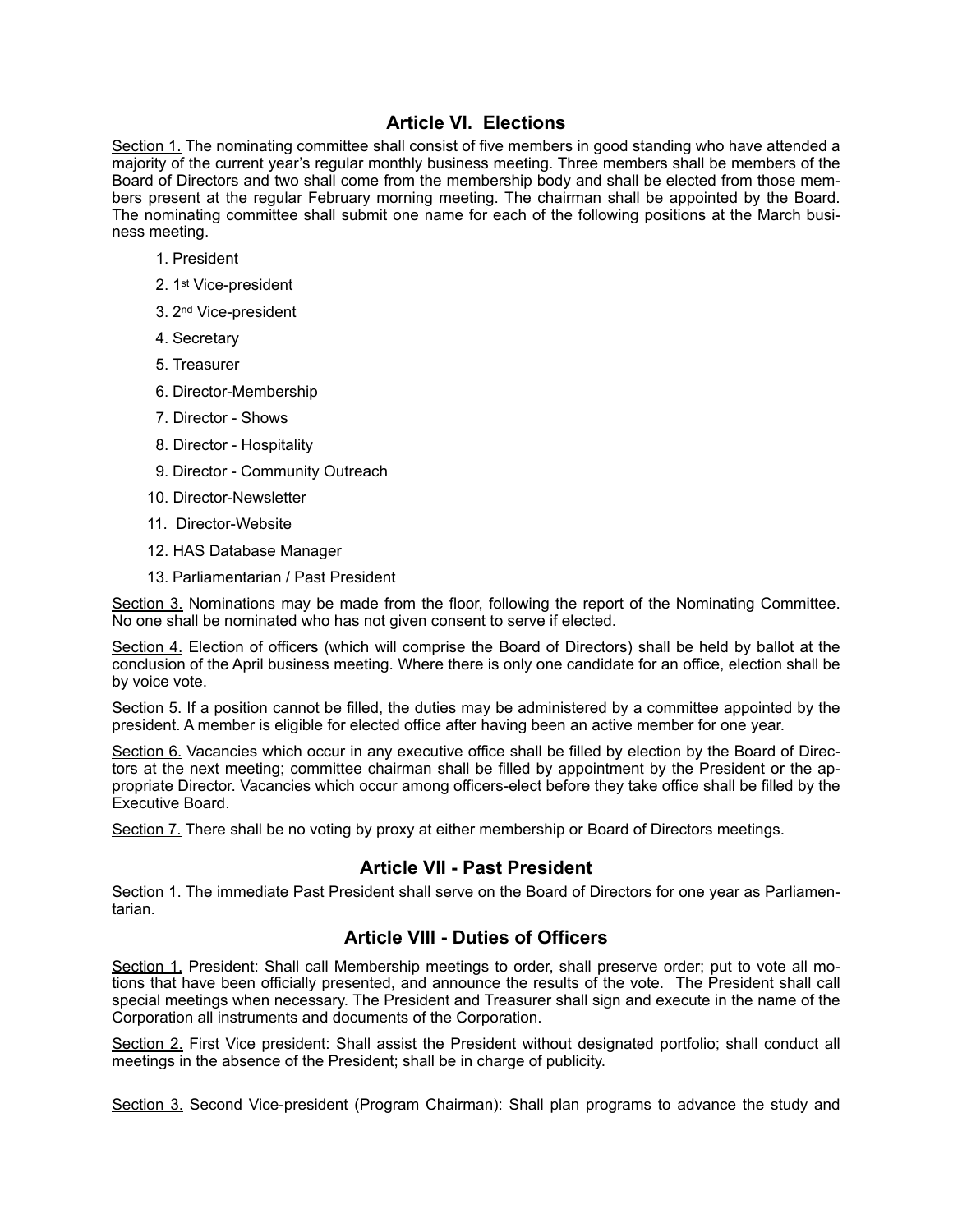appreciation of art; shall preside in the absence of the President and the First Vice-president; shall have charge of workshops correlating as near as possible the workshop program with that of the demonstrations. A fee may be charged as designated by Board of Directors for attending workshops.

Section 4. Secretary: Shall keep a record of all meetings of the Organization in duplicate, one for the Secretary's files and one for the President. Shall read or post the minutes at all meetings.

Section 5. Treasurer: Shall receive, collect and pay all approved Organizational budgeted money; any amount over \$400.00 shall be subject to the vote of the Board of Directors. The President and Treasurer shall sign and execute in the name of the Corporation all instruments and documents of the Corporation. A copy of the Treasurer's report shall be given to the President, to the Secretary, and to each member of the Board.

Section 6. Director (Membership Chairman): Shall keep an accurate and up-dated list of membership.

Section 7. Director (Show Chairman) Shall responsible for each show sponsored by the Organization.

Section 8.Director (Hospitality) Shall be responsible for arranging refreshments for meeting/demonstrations and other social functions.

Section 9. Director (Community Outreach): Shall oversee Community Service projects or Scholarship Programs as approved by the Board of Directors.

Section 10. Director (Newsletter): Shall be responsible, with direction from President, for publishing six Newsletters per year pertaining to all activities.

Section 11. Director (Website): Shall oversee website by adding or deleting items approved by Board of Directors and directed by President.

Section 12. LSAG Database Manager: Shall oversee input of HAS member data and show results into the LSAG database

Section 13. Parliamentarian: Shall give the rules of parliamentary procedure when called upon by the President.

#### **Article IX - Executive Board of Directors**

Executive Board of Directors: Shall consist of President, 1st Vice president, Treasurer, and two members from the Board of Directors, elected by the Board of Directors. The Executive Board shall have authority to sign contracts and sell real property; shall also have the authority to make any other decisions authorized by the Board of Directors, and any other decisions requiring immediate action. Members of Executive Board shall be notified by telephone or email by the President. Three members shall constitute a quorum. A vote of three members in agreement is necessary for action.

#### **Article X - Governmental Reports**

All reports to a government agency shall be prepared by an appropriate professional and submitted by the Treasurer or President.

#### **Article XI-Delegates to Lone Star Art Guild**

Section 1. The current President and two elected delegates shall represent the Houston Art Society at all Lone Star Art Guild meetings.

Section 2. Two delegates and an alternate shall be elected from the floor at the May morning business meeting. Delegates shall have full voting privileges at all Lone Star Art Guild meetings and shall bring back a report of such meetings.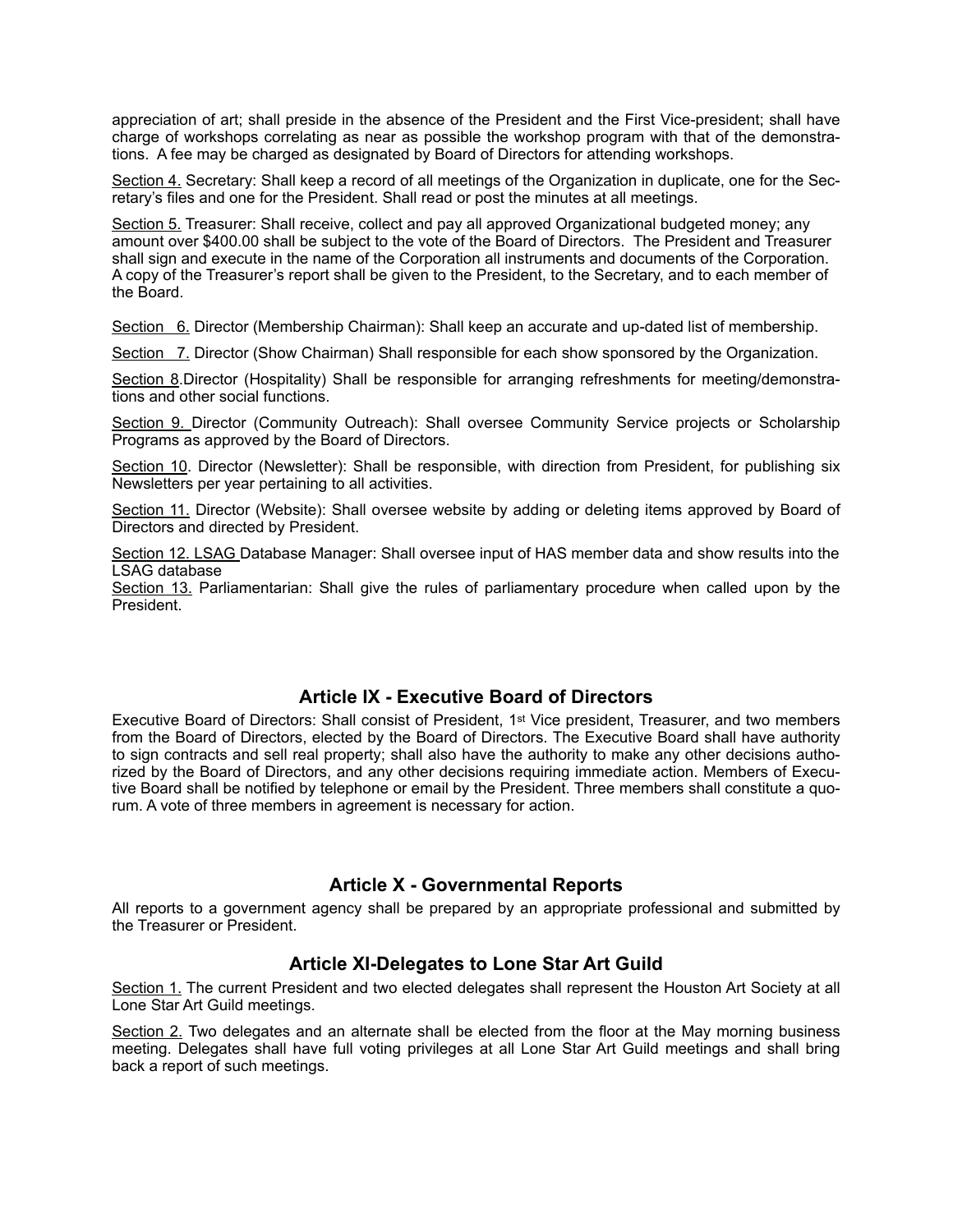#### **Article XII - Amendments**

These Bylaws may be amended at any regular business meeting by a two-thirds vote of the membership present and voting, provided the proposed changes have been read aloud twice; the first reading being given at the previous regular business meeting, and the second reading being given just prior to the vote. After having been accepted upon second reading any changes to the Bylaws become effective immediately unless otherwise specified. Standing rules may be amended at any regular business meeting by the majority vote of the membership present and voting.

#### **Article XIII - Parliamentary Authority**

*Robert's Rules of Order, Newly Revised* shall govern this organization in all matters of procedure not covered by these Bylaws

## **STANDING RULES Duties of each Officer and Director Plus, those designated in Bylaws**

#### **PRESIDENT**

- 1. Preside at all meetings when present.
- 2. Responsible for supervision, continuity, and completion of items approved by Board of Directors.
- 3. Shall appoint the telephone committee and newsletter editor and instruct them when information needs to be telephoned or e-mailed, such as emergency meetings or a change in schedule.
- 4. Shall appoint a Sunshine Chairman to send cards to members when ill or for loss of a spouse or child.
- 5. Shall be responsible for checking post office mailbox when Treasurer is unavailable.
- 6. Shall be able to sign checks when needed as coordinated with Treasurer.
- 7. Shall be responsible for one of two keys to safety deposit box and for placing and removing items as necessary.
- 8. Shall be available to approve items for newsletter as coordinated with Newsletter Editor.
- 9. Shall approve addition or deletion of items on website as coordinated with Webmaster.

#### **FIRST VICE PRESIDENT**

- 1. Shall be responsible for publicity, posting information about HAS and artwork on the LSAG Website, HAS Instagram Page, HAS Facebook Page, and any other appropriate social media.
- 2. Shall perform any assignments agreed to with President.

#### **SECOND VICE PRESIDENT**

- 1. Select artists for demonstrators and workshop leaders and send letter of agreement to artists.
- 2. Furnish calendar of artist demonstrations and workshops schedule to President, Director of Newsletter and Webmaster.
- 3. Contact each artist /demonstrator just before meeting date to remind them of the date, to find out any special needs, and to get the workshop supply list, etc.
- 4. Make arrangements for location of any April Paint Out & Workshop. Make arrangements for a photographer if needed

#### **SECRETARY**

- 1. Shall get substitute from Board of Directors if unable to attend meeting.
- 2. Shall submit minutes to President in time to furnish to Board before next meeting.
- 3. Shall submit Minutes to President in time to assist with next newsletter.
- 4. Shall answer any questions from Board members and make corrections if needed.
- 5. Shall read or post Minutes at General Meeting.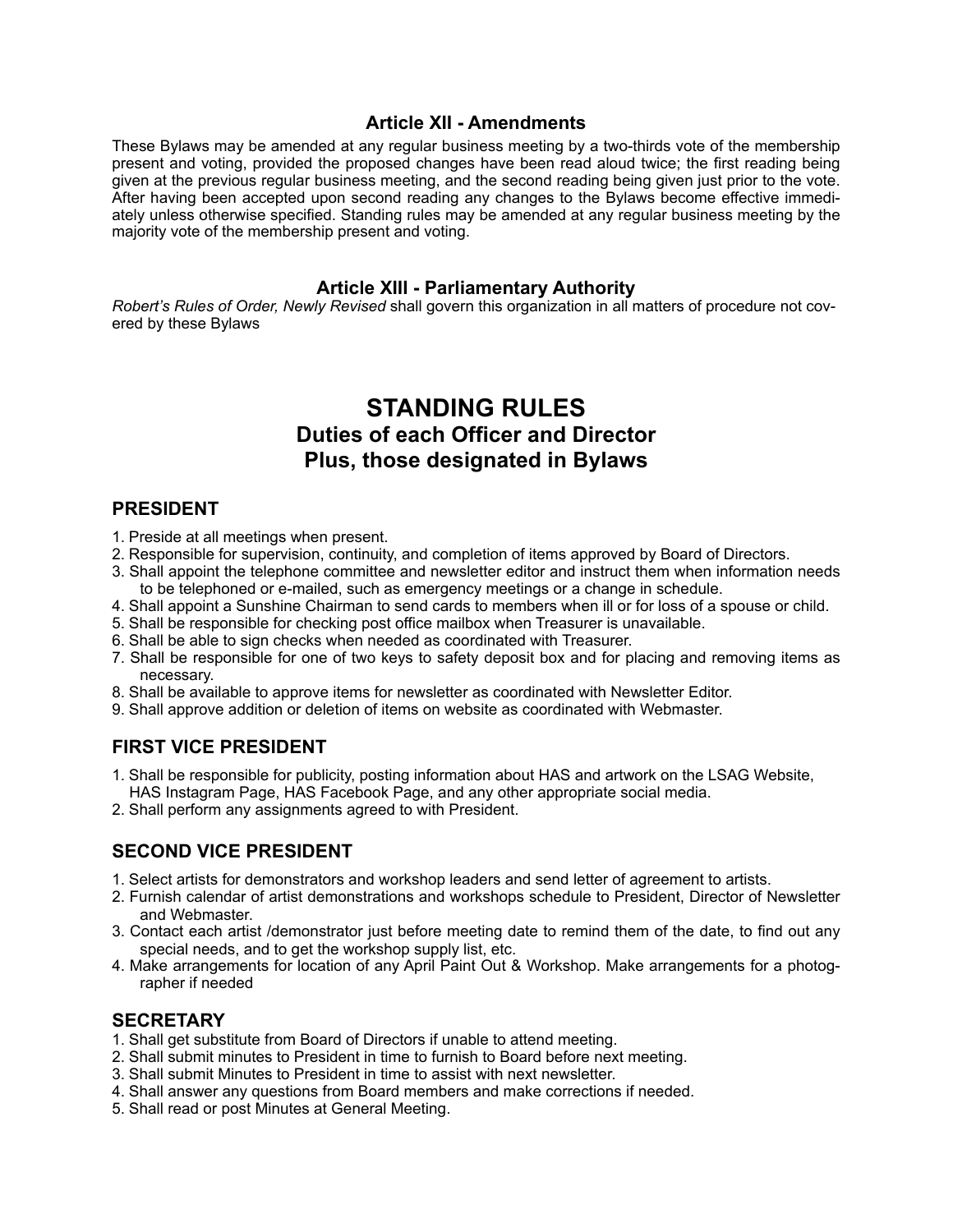## **TREASURER**

- 1. Shall prepare statement of all moneys received and disbursed for each regular meeting.
- 2. Prepare income tax information for designated accountant. Mailing report to Internal Revenue Service by August 15.
- 3. Shall be responsible for checking post office mailbox on a schedule coordinated with the President.
- 4. Responsible for the preparation of franchise tax report by accountant.
- 5. Shall be responsible for second key to safety deposit box and for placing and removing items as needed.
- 6. Shall be responsible for transfer of moneys as needed.
- 7. Shall send information on new members to President, Membership Chairman and Webmaster.

## **MEMBERSHIP**

- 1. Shall notify members who have not paid dues by October 1.
- 2. Shall submit list of paid members to HAS Data Base Manager, Webmaster and Show Director.
- 3. Shall supervise and encourage each attending member to sign Guest Book and maintain Guest Book.
- 4. Appoint a member to order, collect payment, and distribute organization pins.

## **PARLIAMENTARIAN**

1. Assists President in parliamentary procedures for Board Meetings and General Meetings.

## **SHOW CHAIRMAN**

- 1. Shall set dates and reserve location for one or two shows a year.
- 2. Shall be responsible for acquiring the services of a judge.
- 3. Shall make a report to President, Newsletter Chair, Webmaster and Lone Star Art Guild of all winners.
- 4. Shall prepare registration forms and make available at meetings or by Newsletter, E-mail or Website for pre-registration of all entries for show.
- 5. Shall revise entry forms as applicable.
- 6. Shall recruit members in advance to help with specific duties of the show.
- 7. Shall ask the Treasurer to write checks for the Art Show winners.

## **HOSPITALITY**

- 1. Call designated hostesses to remind them of their responsibilities for each meeting.
- 2. Find substitutes if necessary.
- 3. Choose and present to Board of Directors suggestions for Christmas Luncheon held on a Monday in December before Christmas, and Spring luncheon to be held on a Monday in May before our last meeting.

## **PINS**

- 1. Shall order Houston Art Society pins for any member who desires one.
- 2. Shall take care of collection of fee for pin and delivering orders of pins at the General Meeting.

## **SUNSHINE**

- 1. Shall send cards to members who are ill, or have lost a spouse or child.
- 2. Report on cards sent at Board of Directors meeting and at General Meeting.

## **NEWSLETTER EDITOR**

- 1. Shall publish six newsletters a year, usually Summer, September/October, November/December, January/February, March, and April/May pertaining to all activities.
- 2. Shall send out E-mails as directed by President.